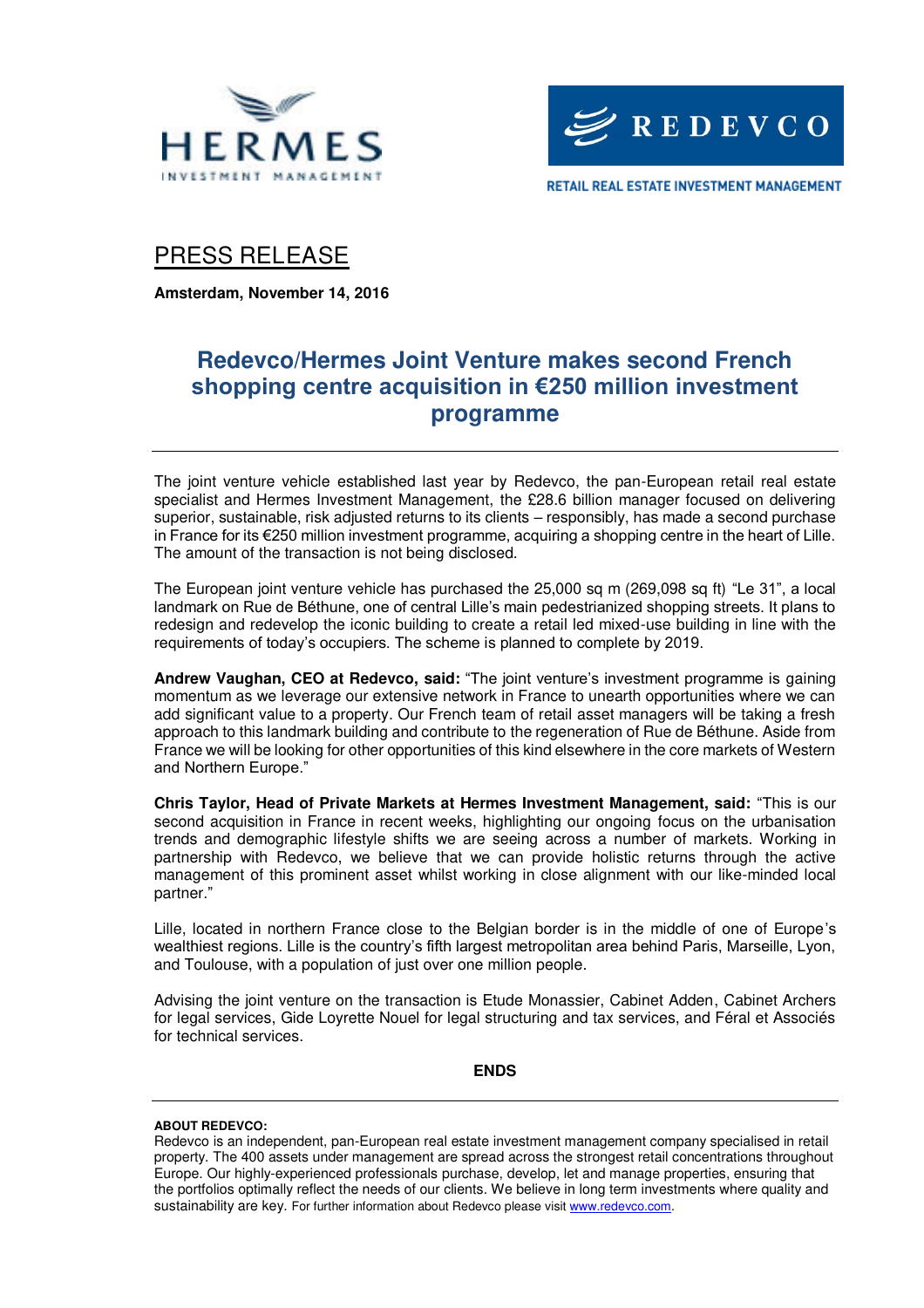



**RETAIL REAL ESTATE INVESTMENT MANAGEMENT** 

# PRESS RELEASE

### **Notes to Editors:**

#### **Hermes Investment Management**

Hermes is focused on delivering superior, sustainable, risk adjusted returns for our clients – responsibly. Our goal is to help people invest better, retire better and create a better society for all.

Hermes manages assets on behalf of more than 330 clients\* across equities, fixed income, alternatives and real estate, with £28.6 billion\* assets under management. In Hermes EOS, we have the industry's leading engagement resource, advising on £237 billion\* of assets.

We believe in **Excellence**, **Responsibility** and **Innovation**

- **Excellence:** We aspire to excellence in everything we do. This manifests itself most visibly in our investment performance. We will only offer products to our clients where we believe there is a strong investment thesis and where we can deliver sustainable alpha.
- **Responsibility:** We believe it is our responsibility to lead discussion and debate about the fiduciary responsibilities of fund managers to our clients, their stakeholders and, ultimately, society at large. We have always sought positive engagement with the firms in which we invest.
- **Innovation**: We have the entrepreneurial culture to identify forward-looking products that meet those needs, along with the resources and speed-to-market mentality to develop them rapidly.

Our structure gives clients globally the benefit of access to a broad range of specialist, high conviction investment teams operating within an established and robust operating platform. Hermes' investment solutions include:

- **Private markets** International real estate, UK commercial real estate, UK private rental sector real estate, infrastructure and private equity
- **High active share equities** Asia, global emerging markets, Europe, US, global, and small and mid cap
- **Credit** Absolute return, global high yield, multi strategy, real estate debt, direct lending and global investment grade
- **Multi asset** Multi asset inflation
- **Responsible Investment Services** Corporate engagement, intelligent voting and public policy engagement

\*Please note the total AUM figure includes £5.4bn of assets managed or under an advisory agreement by Hermes GPE LLP ("HGPE"), a joint venture between Hermes Fund Managers Limited ("HFM") and GPE Partner Limited. HGPE is an independent entity and not part of the Hermes group. £0.2bn of total group AUM figure represents HFM mandates under advice. Source: Hermes as at 30 September 2016

Follow us on Twitter: @Hermesinvest Website: [www.hermes-investment.com](http://www.hermes-investment.com/) 

#### **For further information please contact:**

**Redevco**  Priscilla Tomasoa Head of PR & Corporate Communications Redevco B.V. Wibautstraat 224 1097 DN Amsterdam, The Netherlands Tel.: +31 20 599 6262 Fax: +31 20 599 6263